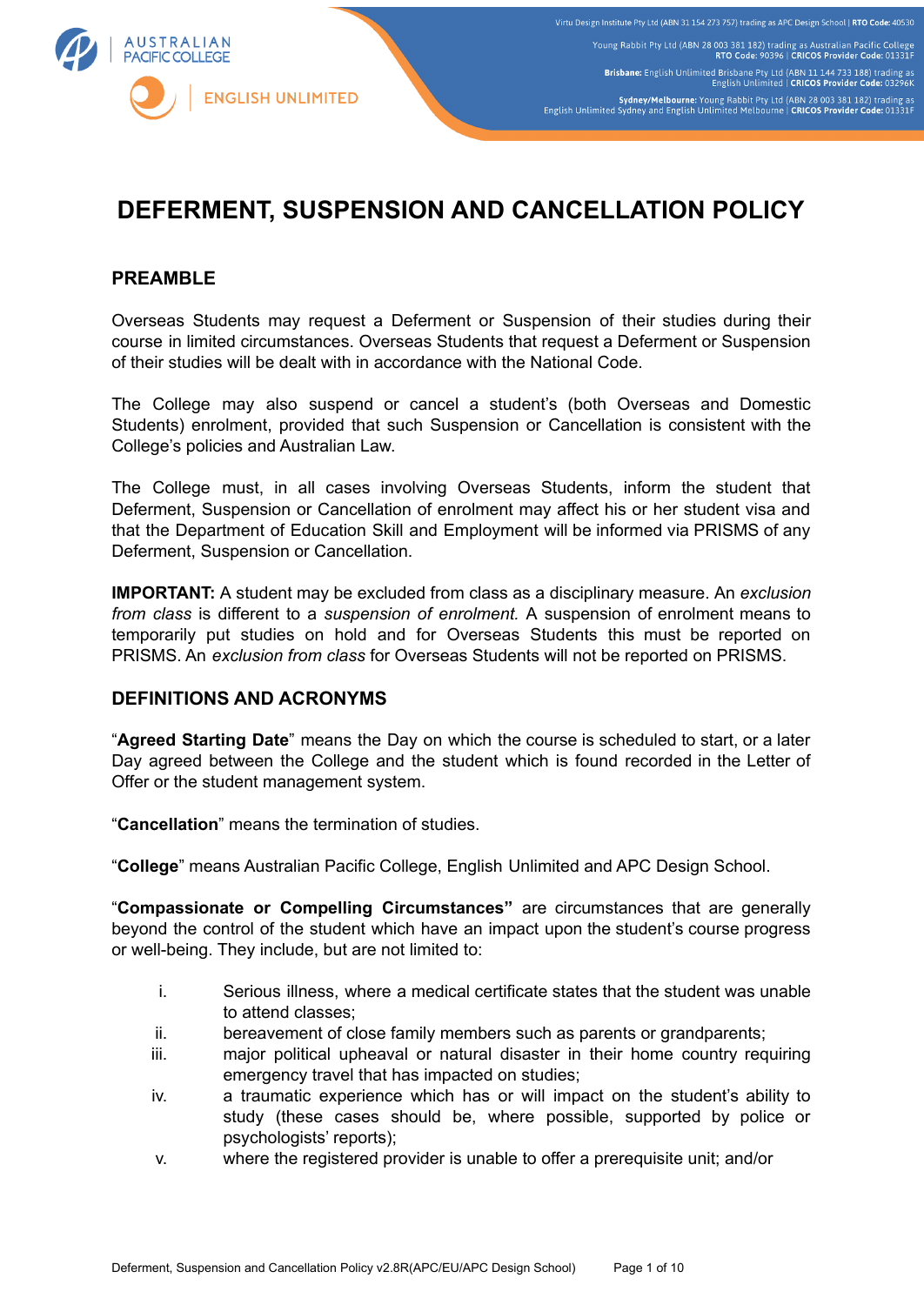

Virtu Design Institute Pty Ltd (ABN 31 154 273 757) trading as APC Design School | RTO Code: 40530 Young Rabbit Pty Ltd (ABN 28 003 381 182) trading as Australian Pacific College<br>RTO Code: 90396 | CRICOS Provider Code: 01331F Brisbane: English Unlimited Brisbane Pty Ltd (ABN 11 144 733 188) trading as<br>English Unlimited | CRICOS Provider Code: 03296K Sydney/Melbourne: Young Rabbit Pty Ltd (ABN 28 003 381 182) trading as<br>English Unlimited Sydney and English Unlimited Melbourne | CRICOS Provider Code: 01331F

- vi. inability to begin studying on the course commencement date due to a delay in receiving the student visa; and
- vii. COVID-19 travel restrictions or isolation requirements.

"**Deferment**" means to temporarily put the commencement of studies on hold.

**"DHA"** means the Department of Home Affairs.

"**Extenuating Circumstances**" include where:

- i. the student refuses to maintain approved welfare and accommodation arrangements (for students under 18 years of age);
- ii. the student is missing;
- iii. the student has medical concerns or severe depression or psychological issues which lead the College to fear for the student's well being;
- iv. the student has engaged in or threatened to engage in behaviour that is reasonably believed to endanger the student or others;
- v. the student is at risk of committing a criminal offence;
- vi. the student is the subject of investigation relating to criminal matters; or
- vii. where the college has reason to believe that the student is not a bona fide student.

"**National Code**" means the National Code for Providers of Education and Training to Overseas Students 2018.

**"Overseas Student"** means a person (whether within or outside Australia) who holds a student visa as defined by the ESOS Act.

**"Policy"** means this Deferment, Suspension and Cancellation Policy.

"**PRISMS**" means the Provider Registration and International Student Management System.

"**Suspension**" means to temporarily put the continuation of studies on hold. A suspension occurs when a student has commenced studies.

**"VSL"** means VET Student Loan.

# **1 STUDENT REQUESTED DEFERMENT OF ENROLMENT OR SUSPENSION OF STUDY**

- 1.1 Overseas Students may request a deferment or suspension of their studies.
- 1.2 Domestic Students may request a deferment or suspension of their studies.
- 1.3 The College may grant a Deferment of enrolment before a student commences their study, or a Suspension of enrolment once a student has commenced a course on the grounds of Compassionate or Compelling Circumstances.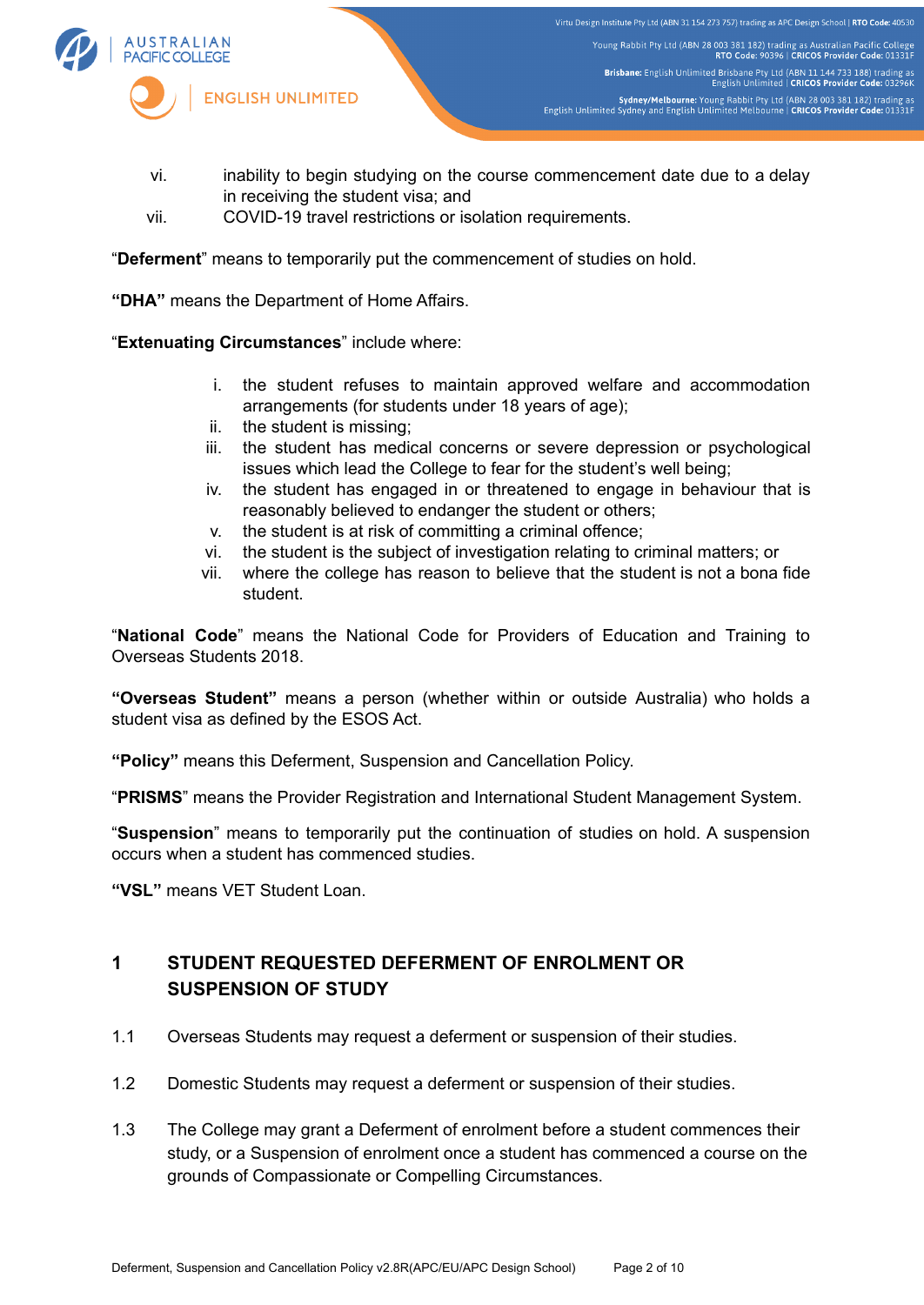

# **2 MAKING A REQUEST AND ASSESSING REQUESTS FOR DEFERMENT OF ENROLMENT OR SUSPENSION OF STUDIES**

- 2.1 A student can request a Deferment or Suspension of their studies by completing a Student Course Variation Form which is available on the College websites.
- 2.2 The student must attach to the Student Course Variation Form all evidence that supports their request for deferment or suspension.
- 2.3 The student must send their Student Course Variation Form and supporting evidence to [coursevariation@apc.edu.au](mailto:coursevariation@apc.edu.au). APC Design School students may send their Student Course Variation Form to [designregistrar@virtu.edu.au](mailto:designregistrar@virtu.edu.au). The student can obtain assistance from Student Care to do this. The Student Course Variation Form must be completed and signed and all evidence attached. If it is incomplete or does not have the evidence attached it will not be processed and returned to the student to complete.
- 2.4 Each application will be assessed on its own merits on a case by case basis by the Campus Manager/Director.
- 2.5 The final decision for granting a Deferment or Suspension lies with the Campus Manager/Director.
- 2.6 All applications by students for Deferment or Suspension will be considered and the decision conveyed to the student within 10 working days from the date of application by the student in writing.
- 2.7 Overseas Students must be informed in writing that the Deferment or Suspension may affect their student visa. Students must be directed to the Department of Home Affairs website or helpline (131 881) for information on how the potential change to enrolment status may impact upon their visa.
- 2.8 For Overseas Students the College must, if the Deferment or Suspension is granted, report it on PRISMS.
- 2.9 Documentary evidence of the request and decision (and all supporting documents) must be maintained in the student's file.
- 2.10 The College may impose conditions on any Suspension granted. Where an Overseas Student is granted an extended period of Suspension and remains in Australia for the duration of the Suspension, the College may decide to make the Suspension conditional upon regular communication and meetings with the College, if there are concerns about the student's welfare and support network.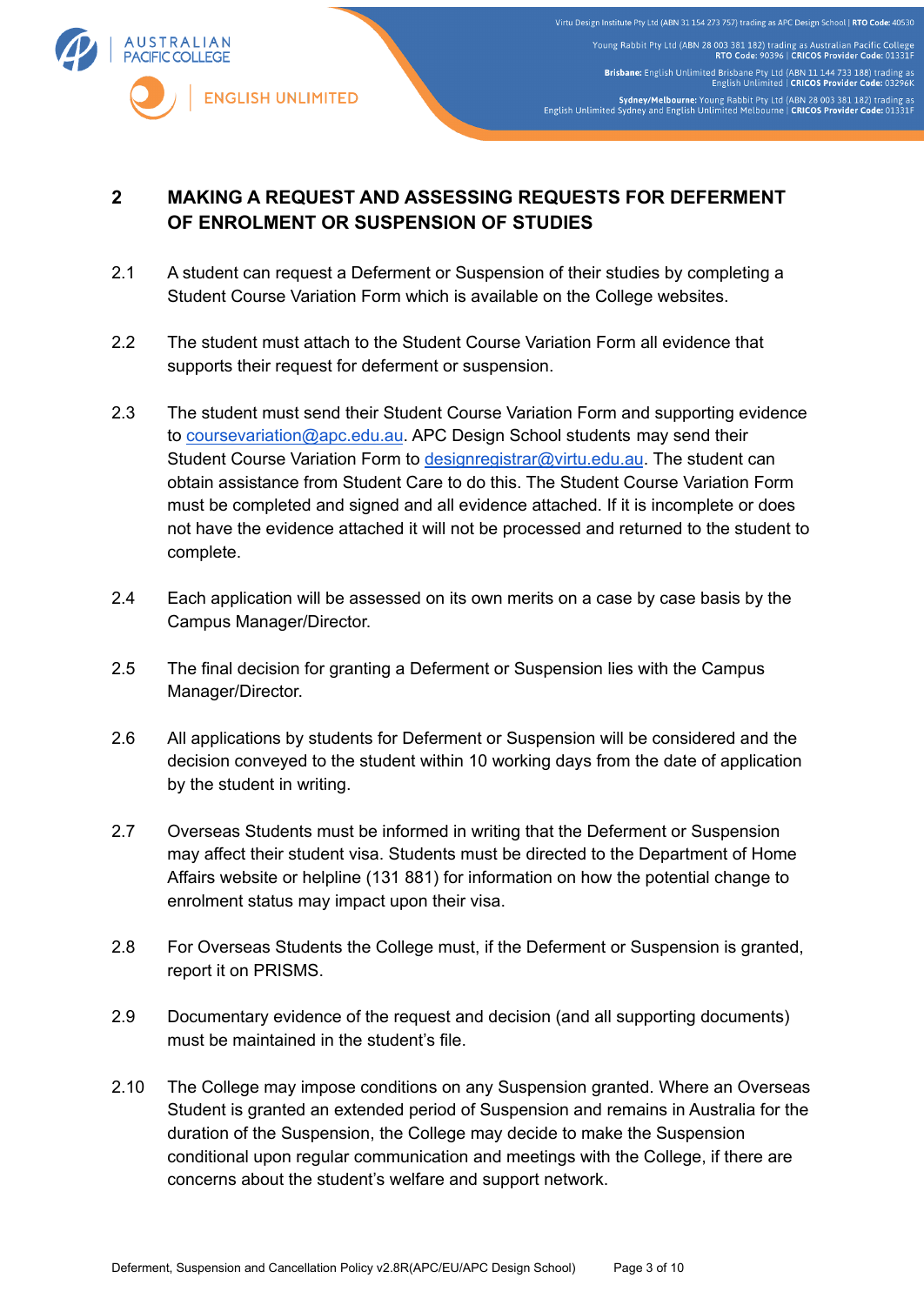

Virtu Design Institute Pty Ltd (ABN 31 154 273 757) trading as APC Design School | RTO Code: 40530 Young Rabbit Pty Ltd (ABN 28 003 381 182) trading as Australian Pacific College<br>RTO Code: 90396 | CRICOS Provider Code: 01331F Brisbane: English Unlimited Brisbane Pty Ltd (ABN 11 144 733 188) trading as<br>English Unlimited | CRICOS Provider Code: 03296K Sydney/Melbourne: Young Rabbit Pty Ltd (ABN 28 003 381 182) trading as<br>English Unlimited Sydney and English Unlimited Melbourne | CRICOS Provider Code: 01331F

# **3 EXCLUSION FROM CLASS (APPLICABLE TO BOTH OVERSEAS STUDENTS AND DOMESTIC STUDENTS)**

- 3.1 The College may exclude a student from class on the grounds of misbehaviour by the student. Behaviour that may result in the exclusion of a student is found in the College's Student Code of Conduct and Plagiarised and Dishonest Assessments Policy and Procedure.
- 3.2 Excluded students must abide by the conditions of their exclusion, which, if the student is under the age of 18 years, will depend on the accommodation and welfare arrangements in place for each student and which will be determined by the Campus Manager/Director and communicated to the student and parent/carer in writing.
- 3.3 If the excluded student is provided with homework or other studies for the period of the exclusion, the student must continue to meet the academic requirements of the course.
- 3.4 Exclusion from class of Overseas Students will not be recorded on PRISMS.
- 3.5 Periods of exclusion from class will not be included in attendance calculations, where attendance is recorded.

# **4. COLLEGE INITIATED SUSPENSION OF STUDIES (APPLICABLE TO BOTH OVERSEAS STUDENTS AND DOMESTIC STUDENTS)**

- 4.1 The College may initiate a Suspension of the enrolment of a student on the grounds of misbehaviour by the student or Extenuating Circumstances. Behaviour that may result in the Suspension of a student is found in the College's Student Code of Conduct and Plagiarised and Dishonest Assessments Policy and Procedure.
- 4.2 The College may also initiate a Suspension of the enrolment of a student on the basis of:
	- a) the student's failure to pay an amount they were required to pay the College to undertake or continue their course as stated in the Letter of Offer or any other written agreement; or
	- b) a breach of the College's course progress or attendance requirements by the student, which occurs in accordance with the VET or ELICOS Course Progress Policies or the ELICOS Attendance Policy.
- 4.3 The College is not limited to the examples outlined in clauses 4.1 and 4.2 above in deciding whether to Suspend a student's enrolment.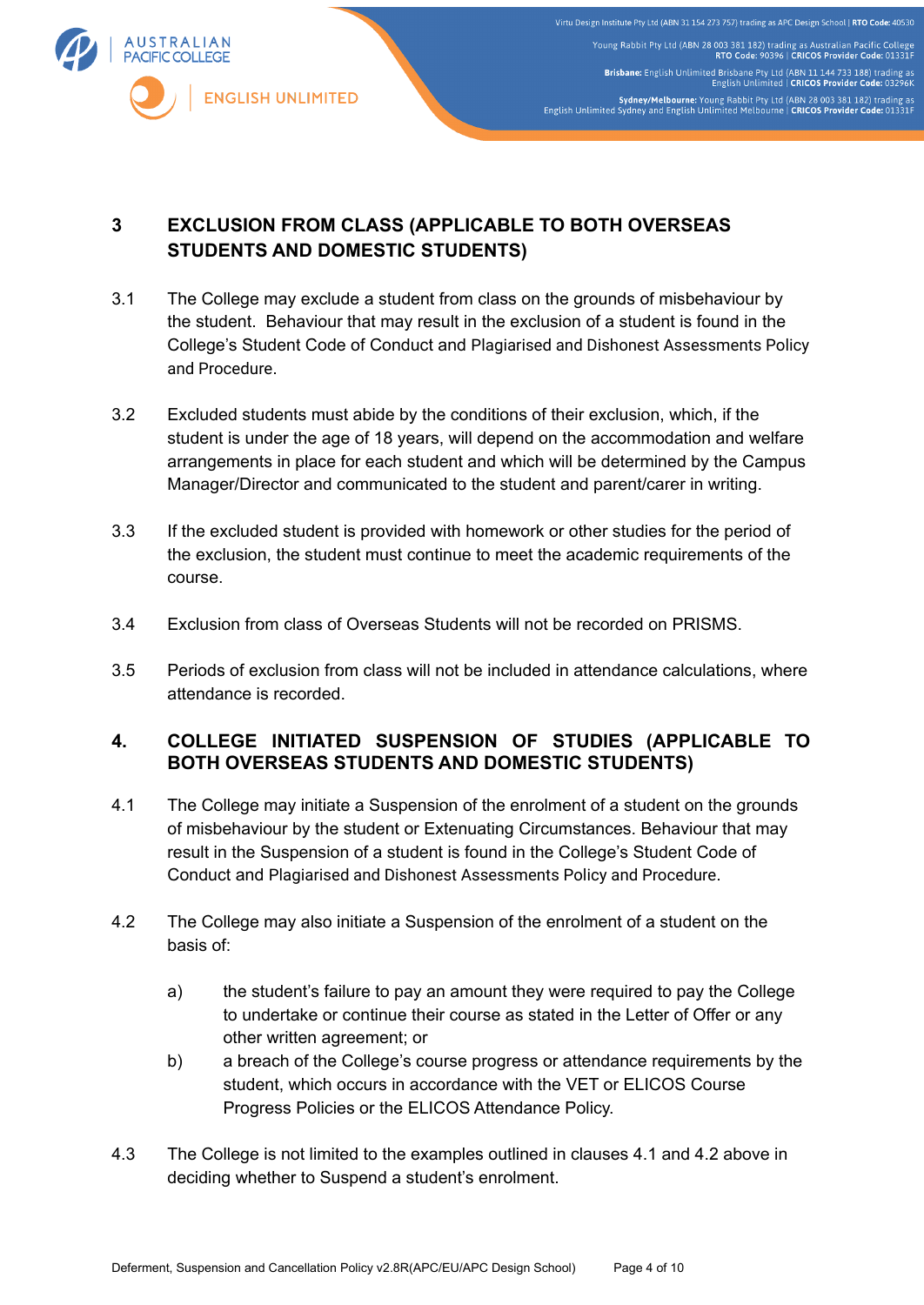

Virtu Design Institute Pty Ltd (ABN 31 154 273 757) trading as APC Design School | RTO Code: 40530 Young Rabbit Pty Ltd (ABN 28 003 381 182) trading as Australian Pacific College<br>RTO Code: 90396 | CRICOS Provider Code: 01331F Brisbane: English Unlimited Brisbane Pty Ltd (ABN 11 144 733 188) trading as<br>English Unlimited | CRICOS Provider Code: 03296K Sydney/Melbourne: Young Rabbit Pty Ltd (ABN 28 003 381 182) trading as<br>English Unlimited Sydney and English Unlimited Melbourne | CRICOS Provider Code: 01331F

- 4.4 Suspended students must abide by the conditions of their suspension which, if the student is under the age of 18 years, will depend on the accommodation and welfare arrangements in place for each student and which will be determined by the Campus Manager/Director and communicated to the student and parent/carer in writing.
- 4.5 Before suspending a student's enrolment the College must notify the student of its intention to take such action in writing and its reasons for doing so and allow the student 20 working days to access the College's complaints and appeals process. If accessed, the Suspension cannot take effect until the internal complaints and appeals process is completed (unless the student's health or wellbeing, or the wellbeing of others, is likely to be at risk - this decision will be made by the Campus Manager/Director and must be supported by appropriate evidence). The College also must not report the Suspension on PRISMS (for Overseas Students) until this process is completed.
- 4.6 Until the internal complaints and appeals process is completed the student's enrolment will be maintained and the student is required to maintain their attendance at all classes. The Principal Academic Director will determine if participation in studies will be in class or under a supervised arrangement outside of classes.
- 4.7 If the student does not access the College's complaints and appeals process, or, if the student has exhausted all avenues of appeal without success, Suspension of enrolment will occur and if it is an Overseas Student it will be reported on PRISMS.
- 4.8 Overseas Students must be informed in writing, that Suspension may affect their student visa. Students must be directed to the Department of Home Affairs website or helpline (131 881) for information on how the potential change to enrolment status may impact upon their visa.

# **5. COLLEGE INITIATED CANCELLATION OF ENROLMENT (APPLICABLE TO BOTH OVERSEAS STUDENTS AND DOMESTIC STUDENTS)**

- 5.1 The College will cancel the enrolment of a student under the following conditions:
	- a) failure to pay an amount that the student was required to pay the College to undertake or continue the course as stated in the Letter of Offer or any other written agreement, or failure to submit an eCAF (for Domestic Students only); or
	- b) any behaviour identified as resulting in Cancellation in the College's Student Code of Conduct/ELICOS handbook/VET handbook; or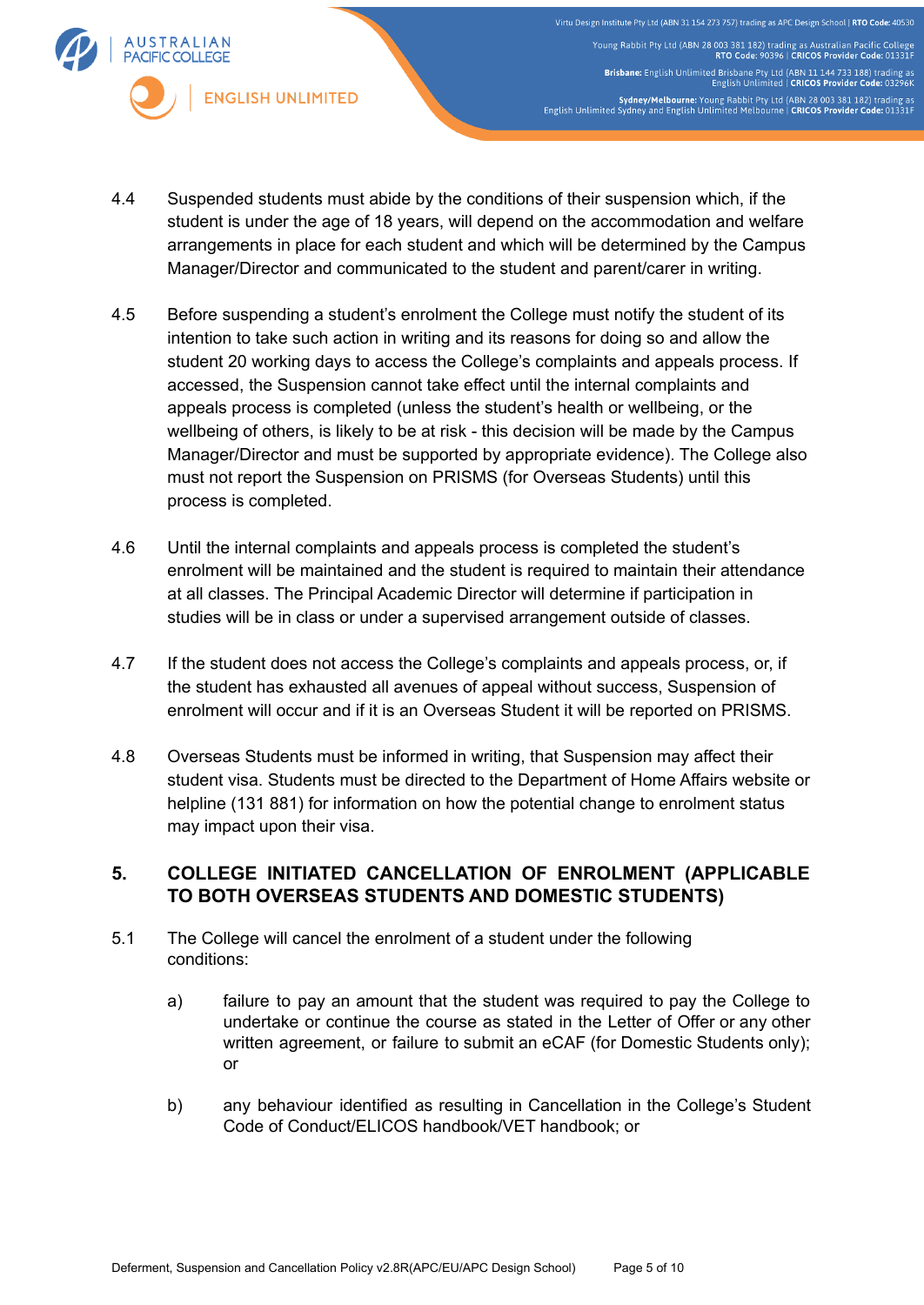

- c) any Extenuating Circumstances or behaviour that leads the College to believe that it is not in the best interests of the student's welfare or the welfare of other students to continue studying, for example (but not limited to):
	- i) the student is missing; or
	- ii) the student has medical concerns or severe depression or psychological issues which lead the College to fear for the student's well being; or
	- iii) the student has engaged in, or threatened to engage in, behaviour that is reasonably believed to endanger the student or others; or
	- iv) where the college has reason to believe that the student is not a bona fide student; and/or
	- v) the student is deemed to have abandoned studies (see clause 6 below); or
- d) a breach of Course Progress or attendance requirements by the student, which occurs in accordance with the VET or ELICOS Course Progress Policies or the ELICOS Attendance Policy.
- 5.2 The College is not limited to the examples outlined in clause 5.1 above in deciding whether to Cancel a student's enrolment.
- 5.3 Before cancelling a student's enrolment, the College must notify the student of its intention to take such action in writing and its reasons for doing so, and allow the student 20 working days to access the College's complaints and appeals process (if the student is a VSL eligible student they are allowed 28 days to access the College's complaints and appeals process). If accessed, the College must not report the cancellation on PRISMS until the internal complaints and appeals process is completed (unless the student's health or wellbeing or the wellbeing of others, is likely to be at risk - this decision will be made by the Campus Manager/Director and must be supported by appropriate evidence).
- 5.4 Until the internal complaints and appeals process is completed the student's enrolment will be maintained and the student is required to maintain their attendance at all classes. The Principal Academic Director will determine if participation in studies will be in class or under a supervised arrangement outside of classes.
- 5.5 If the student does not access the College's complaints and appeals process or, the student has exhausted all avenues of appeal without success, Cancellation of enrolment will occur and if it is an Overseas Student it will be reported on PRISMS. No Cancellation of a VSL student's enrolment will occur unless 28 days have expired since the date of the initial notification letter (refer to clause 5.3 above). Any Cancellation of enrolment will be dealt with in accordance with the College's Cancellation and Refund Policy.
- 5.6 Overseas Students must be informed in writing that Suspension may affect their student visa. Students must be directed to the Department of Home Affairs website or helpline (131 881) for information on how the potential change to enrolment status may impact upon their visa.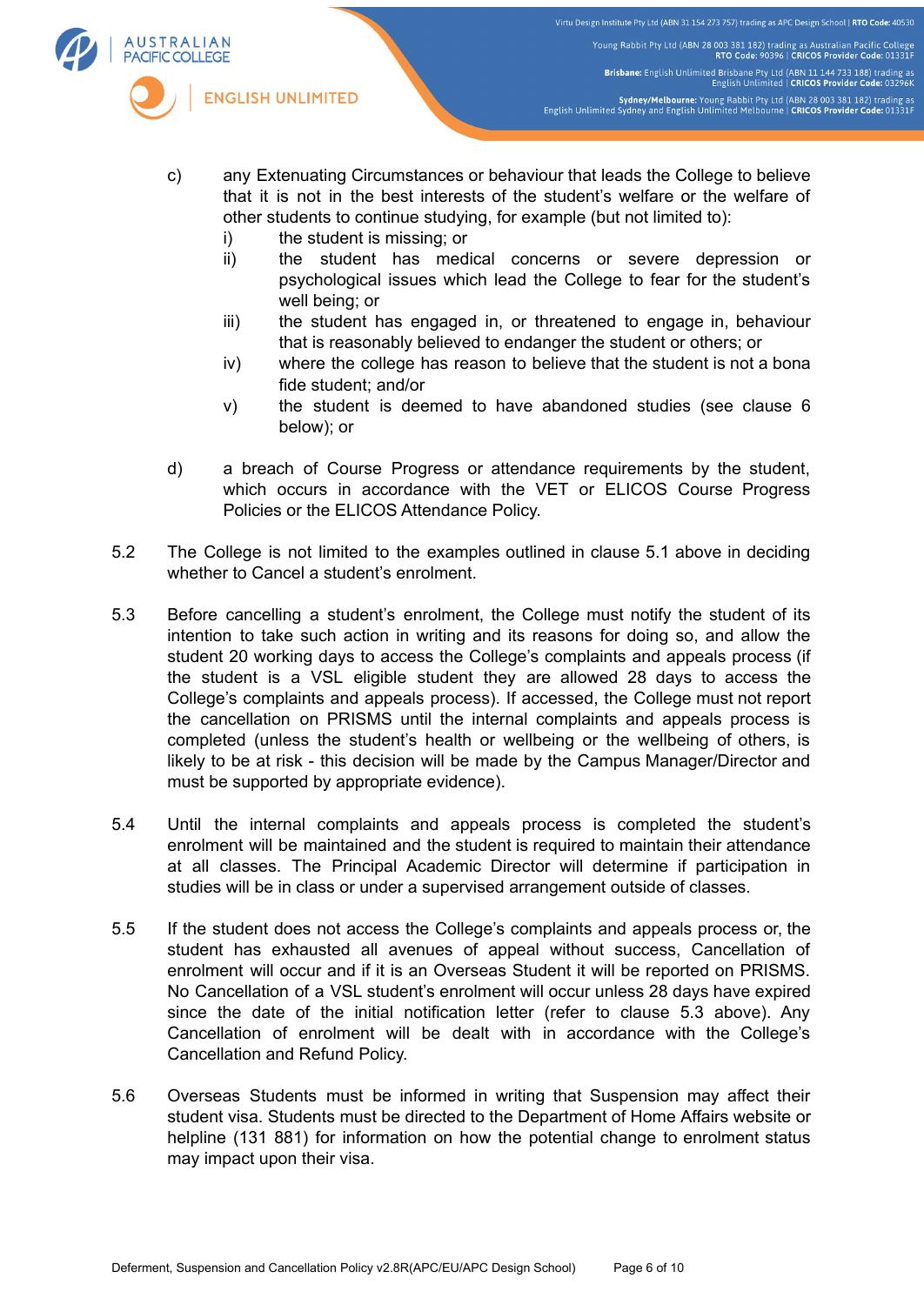

# **6. ABANDONMENT OF STUDIES (NON-RESUMPTION OF STUDIES) (APPLICABLE TO BOTH OVERSEAS STUDENTS AND DOMESTIC STUDENTS)**

- 6.1 An Overseas Student is deemed to have abandoned their studies if the student:
	- a) does not return to study within 10 days of the course resumption date after a scheduled course break (for example, the term start date), **and**,
	- b) does not inform the College of any delay in returning to studies.
- 6.2 Overseas Students deemed to have abandoned their studies will have their enrolment cancelled for the reason of "ceased study".
- 6.3 A VSL eligible Student will be reported as 'failed' if they abandon their studies after the census date.
- 6.4 Students who return to study after cancellation of enrolment, will need to reapply for their course and pay the applicable fees.

# **7. NON-COMMENCEMENT OF STUDIES (STUDENT DEFAULT) (OVERSEAS STUDENTS ONLY)**

- 7.1 An Overseas Student is considered to have not commenced their studies if they do not collect their class allocation (timetable) within 2 weeks of the Agreed Starting Date.
- 7.2 Overseas Students will be sent an email to advise them that they are at risk of defaulting on their course.
- 7.3 If an Overseas Student does not commence studies or arrange for an alternate start date by midday Friday of the second week of classes after the Agreed Starting Date, a course variation will be processed indicating that the student has not commenced studies and their CoE will be cancelled.

#### **8. COMPLAINTS AND APPEALS**

- 8.1 If a student requests a Deferment or Suspension these are not subject to the College's Student Complaints and Appeals Policy.
- 8.2 Exclusion from class is subject to the College's Student Complaints and Appeals Policy.
- 8.3 College initiated Suspension and Cancellation of enrolment are subject to the College's Student Complaints and Appeals Policy.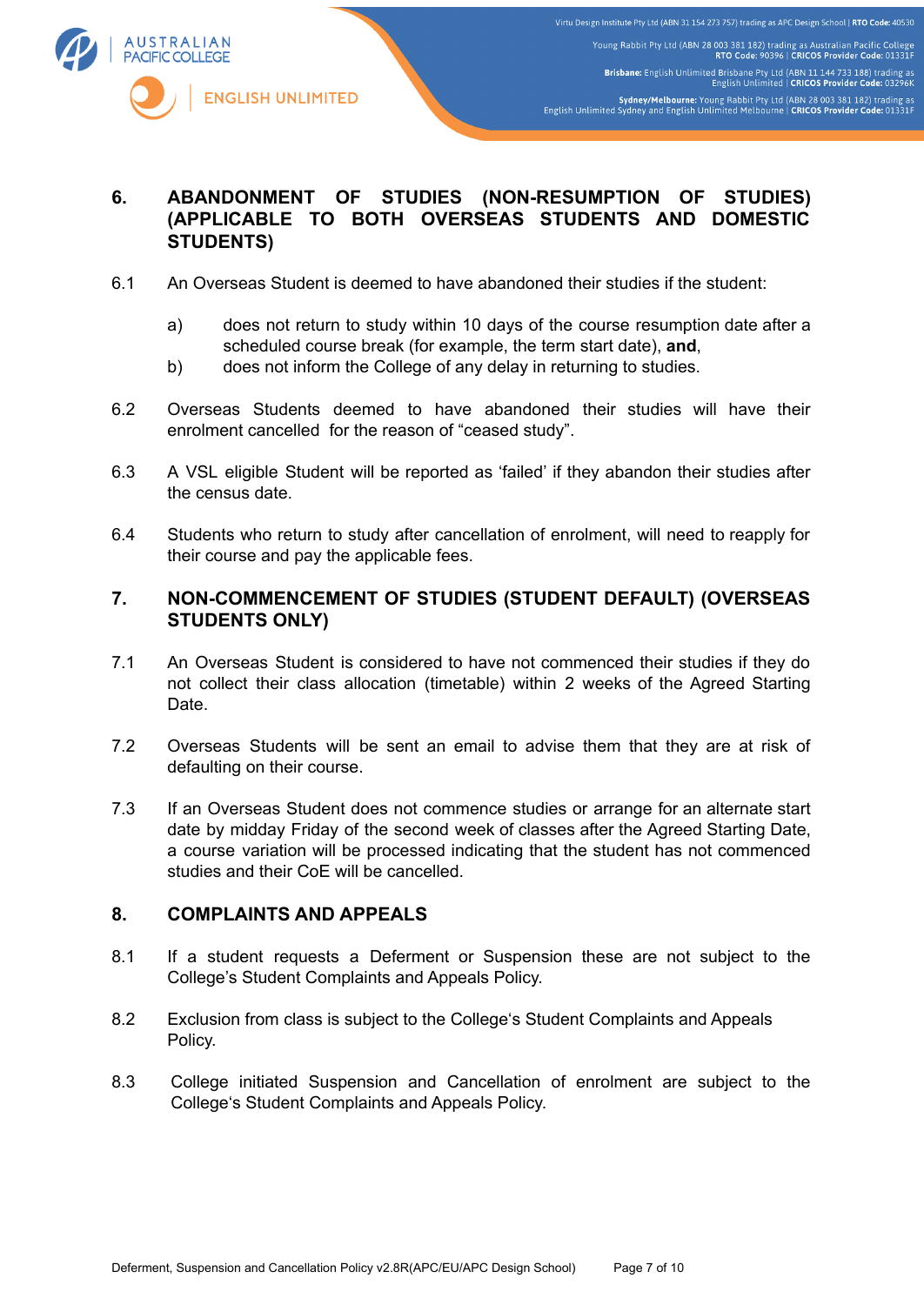

# **9. INFORMATION REGARDING CHANGES TO VISA STATUS (OVERSEAS STUDENTS ONLY)**

Regardless of the reason for Deferment, Suspension or Cancellation of enrolment, Overseas Students must be directed to the Department of Home Affairs website or helpline (131 881) for information on how the potential change to enrolment status may impact upon his or her visa.

# **10. INFORMING PARENTS OF STUDENTS UNDER 18 YEARS OF AGE**

- 10.1 For all students under 18 years of age the following additional steps apply in the event of either clauses 1, 2, 3, 4, 5, 6 and 7 of this Policy are invoked:
	- a) Student Care staff contact the parents/guardian advising that their child/ward's enrolment is at risk of being cancelled.
	- b) Parents/guardians are asked to attend an interview at the College. They can send a representative in their place.
	- c) At the interview parents/guardians/delegated representatives are advised of the conditions for the student's enrolment to be maintained.
	- d) Parents/guardians are advised if the student breaches these conditions and the student's enrolment is cancelled.
- 10.2 Where the College takes on responsibility under the Migration Regulations for approving the accommodation, support and general welfare arrangements (but not including guardianship) for an Overseas Student who is under 18 years of age, and the College suspends or cancels the enrolment of the Overseas Student, the College will continue to approve the welfare arrangements for that student until:
	- a) the student has alternative welfare arrangements approved by another registered provider
	- b) care of the student by a parent or nominated relative is approved by Immigration
	- c) the student leaves Australia
	- d) the College has notified Immigration that it is no longer able to approve the student's welfare arrangements or that it has taken the required action after not being able to contact the student.

# **11. HOW THE OVERSEAS STUDENT'S CoE WILL BE AFFECTED ON PRISMS WHEN REPORTED**

- 11.1 Where the Deferment or Suspension does not affect the end date of the CoE, there is no change to the CoE or the Overseas Student's enrolment status on PRISMS. The Overseas Student's CoE status will still be listed as 'studying'. However, the notice of Deferment or Suspension will be recorded in PRISMS and sent on to the Department of Home Affairs. This information will be kept for future reference.
- 11.2 Where the Deferment or Suspension will affect the end date of the CoE, PRISMS will cancel the original CoE, and immediately offer the College the opportunity to create a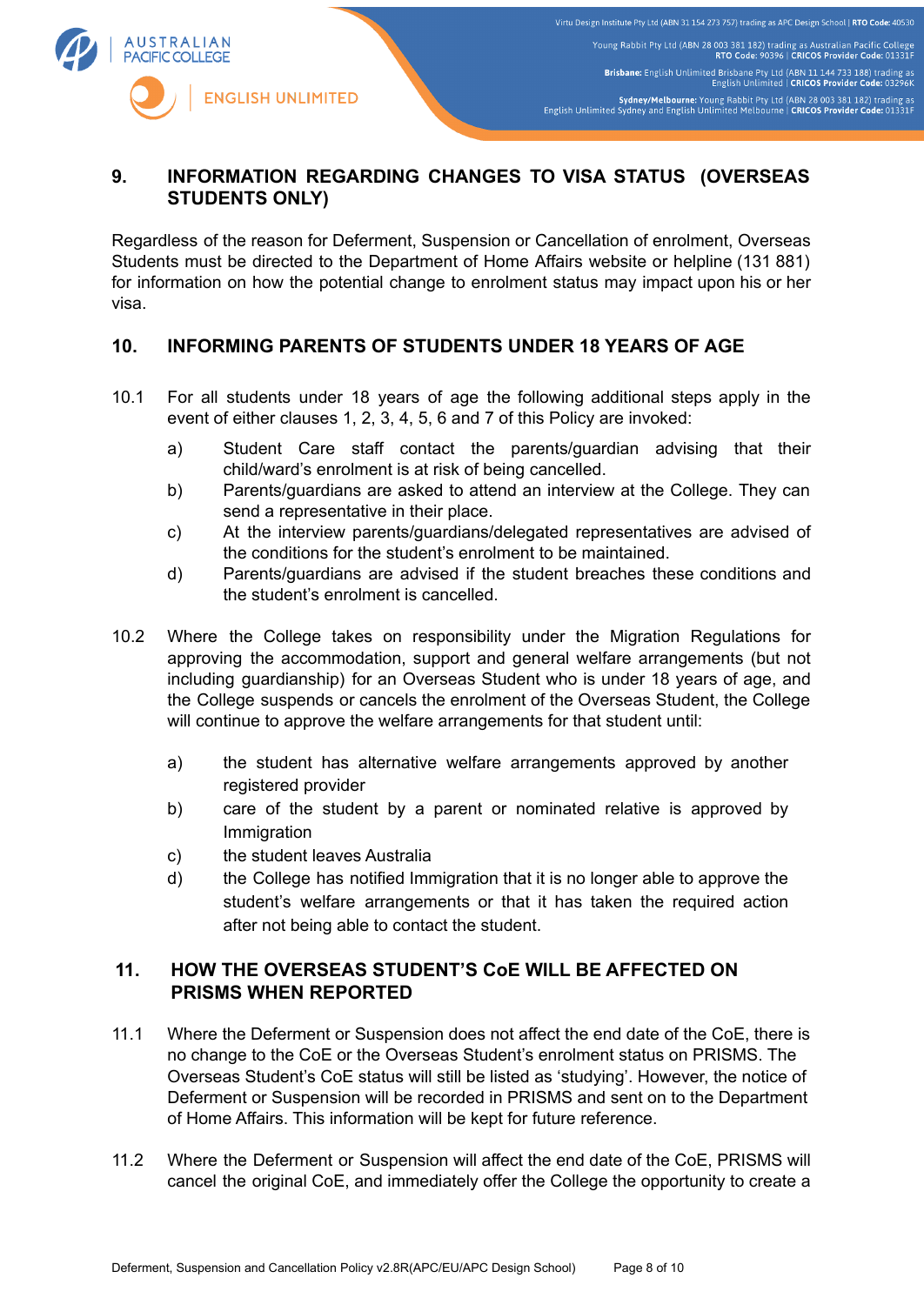

new CoE with a more appropriate end date. If the College does not know when the Overseas Student will return, it can choose not to create a new CoE at that point, but to wait until the student has notified the College of the intended date of return before creating the new CoE.

11.3 Where the Overseas Student's enrolment is permanently cancelled (terminated) the student's CoE status will be listed as 'cancelled'.

# **POLICY REVIEW**

This Policy will be reviewed as part of the College's three year policy review cycle or as required by regulatory changes.

# **RELEVANT LEGISLATION**

This document references the following legislation, regulations, codes and standards:

| <b>Relevant Legislation/codes/standards</b> |                                                                                                                                                                 |  |  |  |
|---------------------------------------------|-----------------------------------------------------------------------------------------------------------------------------------------------------------------|--|--|--|
| <b>Commonwealth</b>                         | National Code of Practice for Providers of Education and Training to<br>Overseas Students 2018 (Cth)<br>Education Services for Overseas Students Act 2000 (Cth) |  |  |  |

# **RELATED POLICIES AND PROCEDURES**

This Policy references the following College policies and/or procedures:

| <b>Related Policies and Procedures</b> |                                                                                                                                                                                                                                                                                                                 |  |  |  |
|----------------------------------------|-----------------------------------------------------------------------------------------------------------------------------------------------------------------------------------------------------------------------------------------------------------------------------------------------------------------|--|--|--|
| <b>Policies</b>                        | <b>Student Complaints and Appeals Policy</b><br><b>VET Course Progress Policy</b><br><b>ELICOS Course Progress Policy</b><br><b>ELICOS Attendance Policy</b><br><b>Student Code of Conduct</b><br><b>Student Handbook</b><br><b>Cancellation and Refund Policy</b><br>Cancellation, Refund and Re-credit Policy |  |  |  |

#### **KEYWORDS**

| <b>Keywords</b> | Deferment, Suspension, Cancellation, enrolment status, impact on<br>visa, exclusion from class, abandonment of studies, |
|-----------------|-------------------------------------------------------------------------------------------------------------------------|
|                 | non-commencement of studies                                                                                             |

#### **POLICY OWNER**

| <b>Policy Owner</b> | Learner Experience Unit |
|---------------------|-------------------------|
|---------------------|-------------------------|